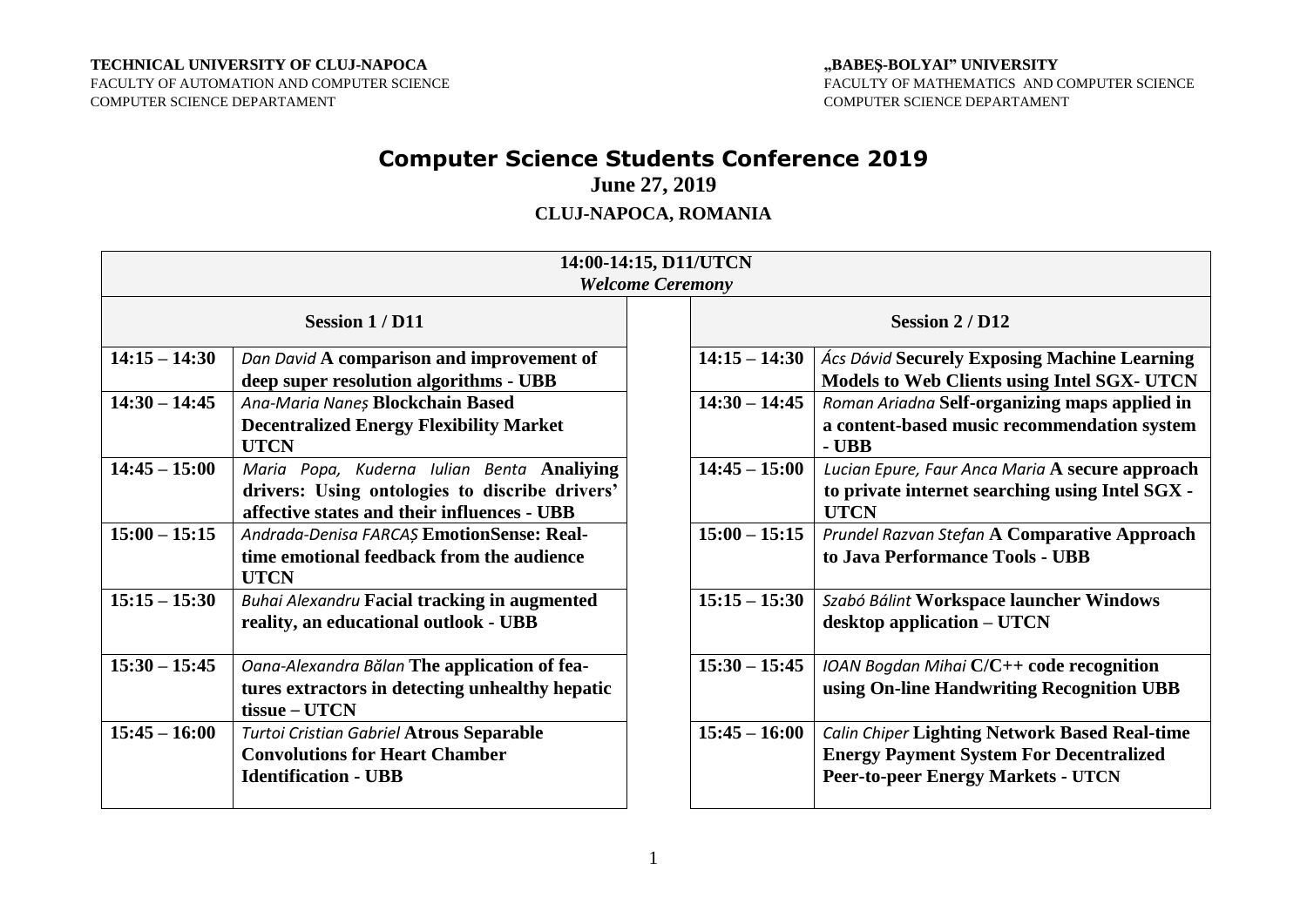#### **TECHNICAL UNIVERSITY OF CLUJ-NAPOCA**

FACULTY OF AUTOMATION AND COMPUTER SCIENCE COMPUTER SCIENCE DEPARTAMENT

#### **"BABEŞ-BOLYAI" UNIVERSITY**

FACULTY OF MATHEMATICS AND COMPUTER SCIENCE COMPUTER SCIENCE DEPARTAMENT

| $16:00 - 16:15$          | Călugăr Mihai Lesion detection in mammograms               |  |  |  |
|--------------------------|------------------------------------------------------------|--|--|--|
|                          | using deep learning with Unet - UTCN                       |  |  |  |
| $16:15 - 16:30$          | Mircea Sorin-Sebastian Alternative methods of              |  |  |  |
|                          | learning using Augmented Reality - UBB                     |  |  |  |
| $16:30 - 16:45$          | Petrean Vlad-Daniel Implementing a driving                 |  |  |  |
|                          | assistance expert system based on a real map               |  |  |  |
|                          | simulation - UTCN                                          |  |  |  |
| $16:45 - 17:00$          | <b>Using</b><br>object<br>tracking<br>Sebastian<br>Nechita |  |  |  |
|                          | algorithms for automatic data labeling - UBB               |  |  |  |
| $17:00 - 17:15$          | <b>Stefan Cristian Hantig Extraction of Relevant</b>       |  |  |  |
|                          | <b>Information from Drug Descriptions using</b>            |  |  |  |
|                          | <b>Deep Learning - UTCN</b>                                |  |  |  |
| $17:15 - 17:30$          | <b>Ionut-Florin Tamas A Machine Learning</b>               |  |  |  |
|                          | approach to Web based Automation Testing -                 |  |  |  |
|                          | <b>UBB</b>                                                 |  |  |  |
| $17:30 - 17:45$          | Marius Dulău Facets Detection Using 3D Mea-                |  |  |  |
|                          | surements Performed by Lidar Sensor - UTCN                 |  |  |  |
| $17:45 - 18:00$          | Tolciu Tudor A study in the automation of                  |  |  |  |
|                          | service ticket recognition using natural                   |  |  |  |
|                          | language processing - UBB                                  |  |  |  |
| $18:00 - 18:15$          | Nagy Lilla Router-based IoT Security using                 |  |  |  |
|                          | <b>Raspberry Pi - UTCN</b>                                 |  |  |  |
| $18:15 - 18:30$          | <b>Boanca Sara Hand Gesture Recognition Using</b>          |  |  |  |
|                          | <b>Convolutional Neural Networks - UBB</b>                 |  |  |  |
| $18:30 - 18:45$          | Denisia Andreea Blaga Lung Cancer                          |  |  |  |
|                          | <b>Classification on computed tomography scans</b>         |  |  |  |
|                          | using support vector machine - UTCN                        |  |  |  |
| $\overline{18:45-19}:00$ | Alexandru Ardelean The Affinity Platform:                  |  |  |  |
|                          | Modular framework for building component-                  |  |  |  |
|                          | based and data-driven software systems - UBB               |  |  |  |

| $16:00 - 16:15$ | Edith Karda Formal Concept Analysis and e-        |
|-----------------|---------------------------------------------------|
|                 | <b>Health: applications in pharmacology - UBB</b> |
| $16:15 - 16:30$ | Nechifor Cosmin-Petru A blockchain based          |
|                 | circular economy model - UTCN                     |
| $16:30 - 16:45$ | Nan Tudor Residual learning in the context of     |
|                 | food recognition - UBB                            |
|                 |                                                   |
| $16:45 - 17:00$ | Sebastian German Assisting diagnostic medical     |
|                 | procedures by using a rule based engine-UTCN      |
| $17:00 - 17:15$ | Cătălin Popa Machine Learning Techniques for      |
|                 | <b>Document Classification - UBB</b>              |
|                 |                                                   |
| $17:15 - 17:30$ | Coroamă Loredana Mentalist agent for guessing     |
|                 | characters - UTCN                                 |
|                 |                                                   |
| $17:30 - 17:45$ | Vitoc Alecsandru A Novel Perspective to the       |
|                 | <b>CI/CD Pipeline - UBB</b>                       |
| $17:45 - 18:00$ | Vanessa Maria Mercea Building Instructable        |
|                 | <b>Agents with Combinatorial Categorial</b>       |
|                 | <b>Grammars - UTCN</b>                            |
| $18:00 - 18:15$ | Vele Radu-George Hand motion tracking for         |
|                 | mobile VR games - UBB                             |
| $18:15 - 18:30$ | Nicoleta Corocea Explainable Machine Learning     |
|                 | <b>Using Ontologies UTCN</b>                      |
| $18:30 - 18:45$ | Ailenei Dan Automated search for relatives using  |
|                 | <b>Convolutional Neural Networks - UBB</b>        |
|                 |                                                   |
| $18:45 - 19:00$ | Alexandru Balu, George Gabor, Ligia Novacean,     |
|                 | Flaviu Samarghitan An Approach to Amplitude-      |
|                 | <b>based Neural Information Coding - UTCN</b>     |